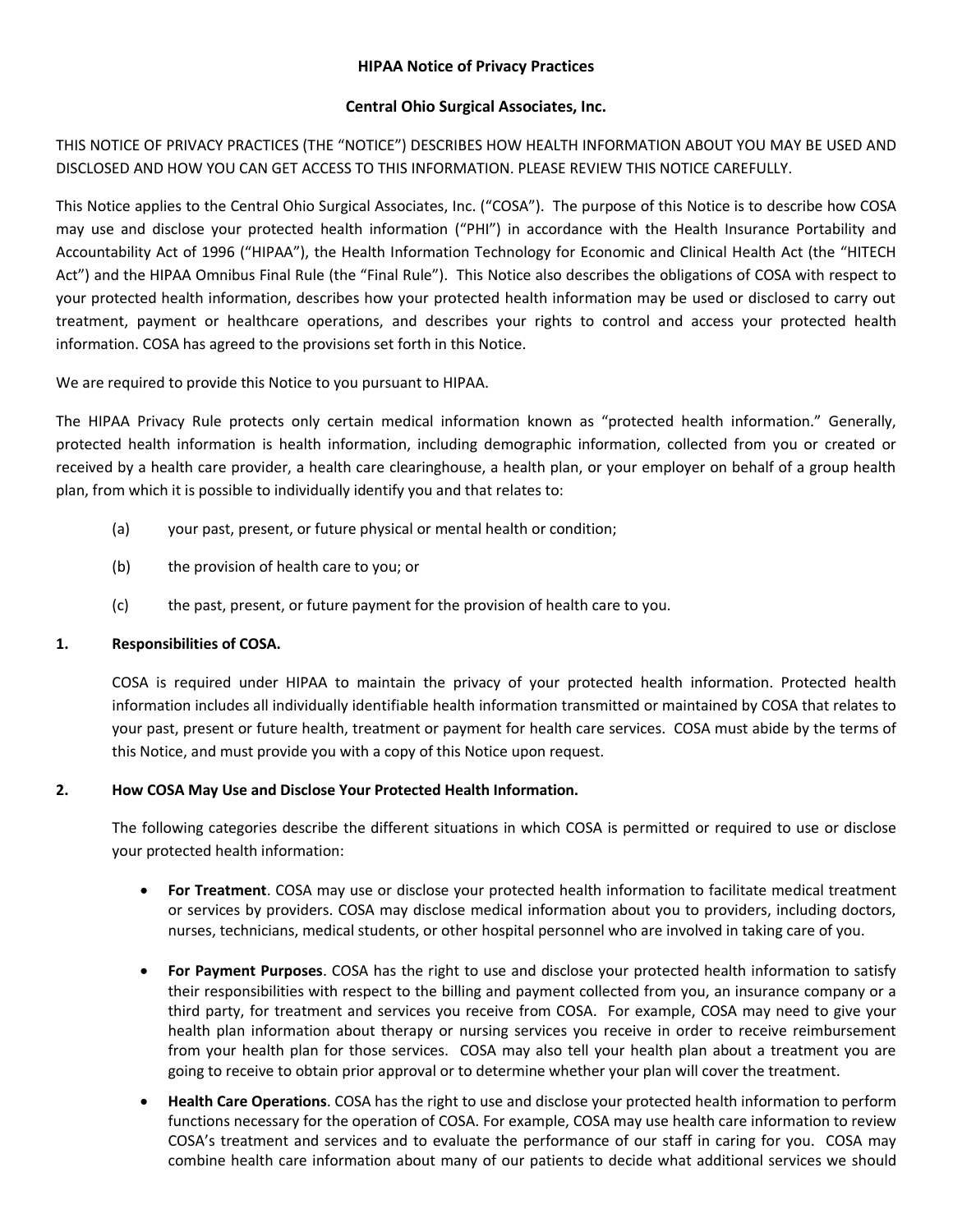offer, what services are not needed, and whether certain new treatments are effective. COSA may also disclose information to doctors, nurses, therapists, technicians, aides, students and other COSA personnel for review and learning purposes. COSA may remove information that identifies you from the health care information so others may use it to study health care and health care delivery without learning the identity of any specific patient.

- **Appointment Reminders**. COSA may use and disclose health care information to contact you as a reminder that you have an appointment with COSA.
- **Treatment Alternatives**. COSA may use and disclose health care information to tell you about or recommend possible treatment options or alternatives that may be of interest to you.
- **Health-Related Benefits and Services**. COSA may use and disclose health care information to tell you about health-related benefits or services that may be of interest to you.
- **To the Individual**. COSA may disclose protected health information, which you are the subject of, to you.
- **Individuals Involved in Your Care or Payment for Your Care**. COSA may release health care information about you to a friend or family member who is involved in your health care. COSA may also give information to someone who helps pay for your care. In addition, we may disclose health care information about you to an entity assisting in a disaster relief effort so that your family can be notified about your condition, status and location. This release requires written or oral consent from you.
- **Research**. Under certain circumstances, COSA may use and disclose health care information about you for research purposes. For example, a research project may involve comparing the health and recovery of all parties who received one type of treatment to those who received another for the same condition. All research projects, however, are subject to a special approval process. This process evaluates a proposed research project and its use of health care information, trying to balances the research needs with patients' need for privacy of their health care information. Before we use or disclose health care information for research, the project will be approved through this research approval process, but COSA may, however, disclose health care information about you to people preparing to conduct a research project, for example, to help them look for patients with specific health care needs, so long as the health care information they review does not leave our control. We will almost always ask for your specific permission if the researcher will have access to your name, address or other information that reveals who you are, or will be involved in your care with us.
- **Business Associates**. COSA may contract with certain service providers ("Business Associates") to perform various functions on behalf of COSA. To provide these services, the Business Associates may receive, create, maintain, use or disclose protected health information. COSA and each Business Associate will enter into, or have already entered into, an agreement requiring the Business Associate to safeguard your protected health information as required by law and in accordance with the terms of this Notice.
- **Required By Law**. COSA may use or disclose your protected health information to the extent required by federal, state or local law. For example, COSA may disclose your protected health information when required by national security laws or public health disclosure laws.
- **Lawsuits and Disputes**. COSA may disclose your protected health information in response to a court or administrative order. Your protected health information may also be disclosed in response to a subpoena, discovery request or other lawful process if efforts have been made to tell you about the request or to obtain an order protecting your protected health information.
- **Certain Government Agencies and Officials**. COSA may disclose your protected health information to (i) government agencies involved in oversight of the health care system, (ii) government authorities authorized to receive reports of abuse, neglect or domestic violence, (iii) law enforcement officials for law enforcement purposes, (iv) military command authorities, if you are or were a member of the armed forces, (v) correctional institutions, if you are an inmate or in under the custody of a law enforcement official and (vi) federal officials for intelligence, counterintelligence, and other national security activities.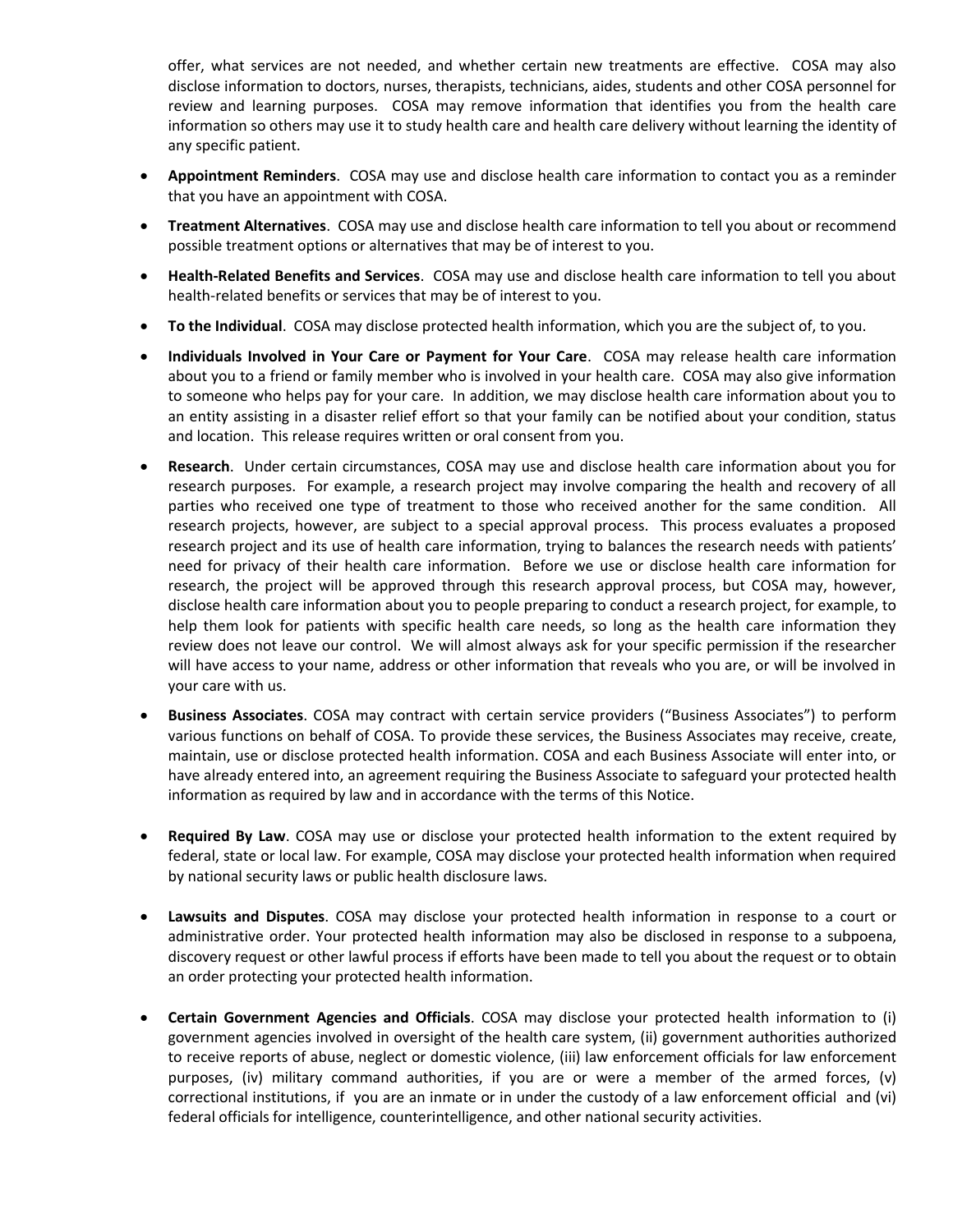- **Public Health and Research Activities; Medical Examiners**. COSA may also disclose your protected health information (i) for public health activities or to prevent a serious threat to health and safety, (ii) to organizations that handle organ donations, if you are an organ donor, (iii) to coroners, medical examiners and funeral directors as necessary, and (iv) to researchers, if certain conditions regarding the privacy of your protected health information have been met.
- **Workers' Compensation**. COSA may disclose your protected health information to comply with workers' compensation laws and other similar programs that provide benefits for work-related injuries or illnesses.
- **Military and Veterans**. If you are a member of the armed forces, COSA may release health care information about you as required by military command authorities. We may also release health care information about foreign military personnel to the appropriate foreign military authority.
- **Disclosures to the Secretary of the U.S. Department of Health and Human Services**. COSA may be required to disclose your protected health information to the Secretary of the U.S. Department of Health and Human Services to investigate or determine COSA's compliance with the HIPAA Privacy Rules.
- **Other Uses and Disclosures With Written Authorization**. Disclosures and uses of your protected health information that are not described above may be made by COSA with your written authorization. If COSA is authorized to use or disclose your protected health information, you may revoke that authorization, in writing, at any time, except to the extent that COSA has taken action relying on the authorization. COSA will not be able to take back any disclosures of your protected health information that have already been made with your authorization.

## **3. Your Rights With Respect to Your Protected Health Information.**

The following summarizes your rights with respect to your protected health information:

- **Right to Request a Restriction on Uses and Disclosures of Protected Health Information.** You have the right to request a restriction or limitation on the protected health information used or disclosed about you by COSA for treatment, payment or health care operations. You also have the right to request a limit on the disclosure of your protected health information to someone who is involved in your care or the payment for your care, such as a family member, friend or other person you have identified as responsible for your care. In your request, you must tell COSA (i) what information you want to limit; (ii) whether you want to limit COSA's use, disclosure, or both; and (iii) to whom you want the limits to apply, for example, disclosures to your spouse. COSA will comply with any restriction request if (iv) except as otherwise required by law, the disclosure is to the health plan for purposes of carrying out payment or health care operations (and is not for purposes of carrying out treatment); and (v) the protected health information pertains solely to a health care item or service for which the health care provider involved has been paid out-of-pocket in full. If COSA agrees to your request, COSA will honor the restriction until you revoke it or we notify you.
- **Right to Request Confidential Communications**. You have the right to request that COSA communicate with you about your protected health information in a certain way or at a certain location. For example, you can request that COSA only contact you at work or by mail. COSA will accommodate all reasonable requests.
- **Right to Inspect and Copy Your Protected Health Information**. You have the right to inspect and copy your protected health information. Under certain limited circumstances, we may deny your access to a portion of your records. For example, you do not have a right to inspect and copy psychotherapy notes or information that COSA have collected in connection with, or in reasonable anticipation of, any legal claim or proceeding. If you request copies, we may charge you reasonable copying and mailing costs.
- **Right to Amend Your Protected Health Information**. You have the right to request an amendment of your protected health information that is maintained by COSA if you believe that the information is inaccurate or incomplete. COSA may deny your request if your protected health information is accurate and complete or if the law does not permit COSA to amend the requested information. COSA cannot amend information created by your doctor or any person other than COSA.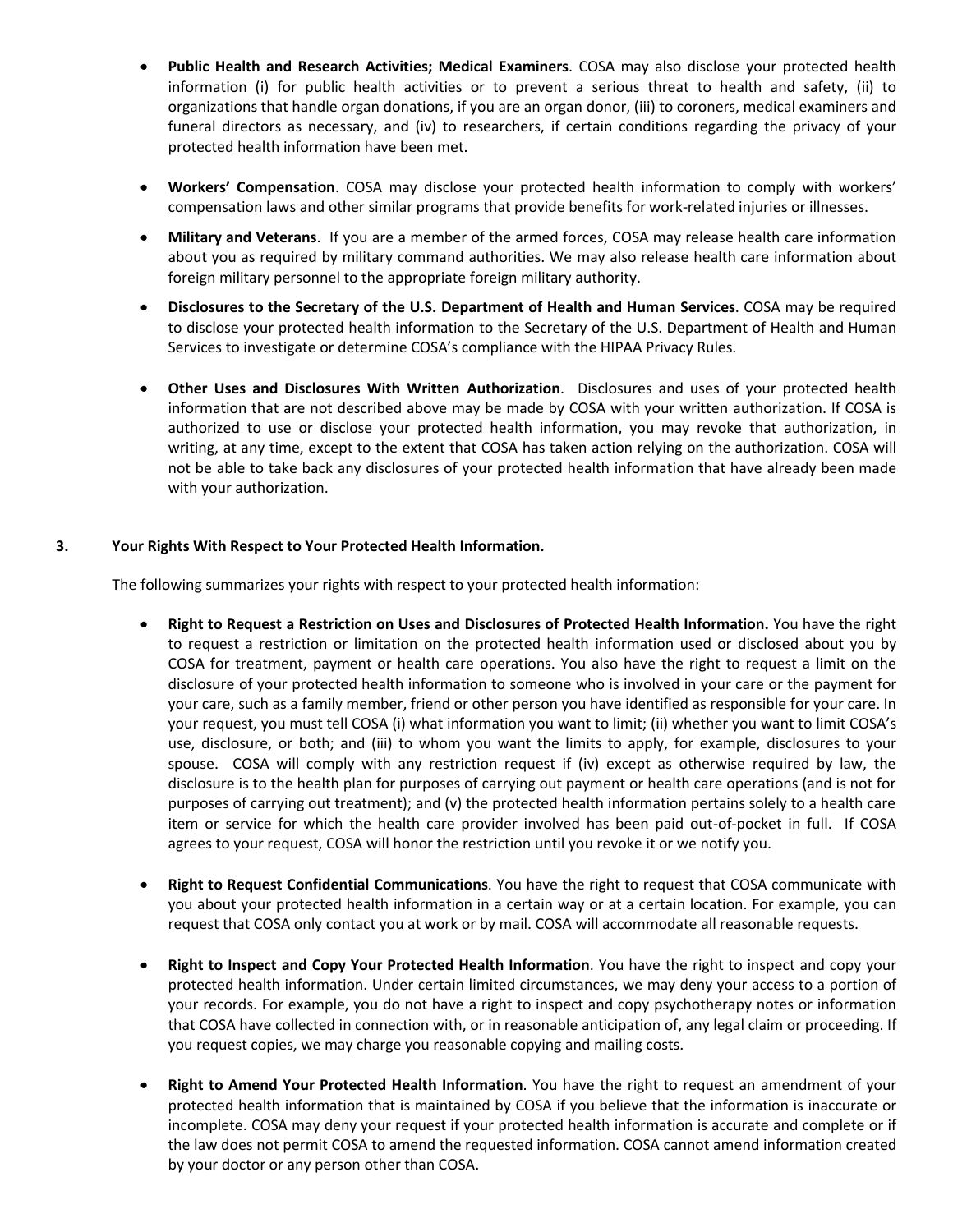- **Right to Receive an Accounting of Disclosures of Your Protected Health Information.** You have the right to request an accounting of disclosures COSA has made of your protected health information during the six (6) years prior to the date of your request. However, you will not receive an accounting of (i) disclosures made prior to April 14, 2003, (ii) disclosures made to you, (iii) disclosures made pursuant to your authorization, (iv) disclosures for purposes of treatment, payment or health care operations and (v) disclosures made to friends or family in your presence or because of an emergency. Certain other disclosures are also excepted from the HIPAA accounting requirements. If you request more than one accounting in any twelve (12) month period, COSA will charge you a reasonable fee for each accounting after the first accounting statement.
- **Uses and Disclosures that Require Your Authorization**. The following uses and disclosures will be made by COSA only with your authorization:
	- $\circ$  uses and disclosures for marketing purposes, including subsidized treatment communications;
	- o uses and disclosures that constitute the sale of PHI;
	- $\circ$  if COSA maintains psychotherapy notes, the use and disclosure of such notes will only be made upon the authorization from you; and
	- o other uses and disclosures not described in this Notice.

You may revoke your authorization at any time, so long as the revocation is in writing. Once we receive your written revocation, it will only be effective for future uses and disclosures. It will not be effective for any information that may have been used or disclosed in reliance upon the written authorization and prior to receiving your written revocation.

- **Right to Opt-Out of Fundraising Communications**. If COSA conducts or engages in fundraising communications, you shall have the right to opt-out of such fundraising communications.
- **Right to Receive a Paper Copy of this Notice**. You have the right to receive a paper copy of this Notice upon request, even if you agreed to receive this Notice electronically. To obtain a paper copy of this Notice, contact Kathy Snoke, Privacy Officer at 750 Mt. Carmel Mall, Suite 330, Columbus Ohio 43222, 614-222-8000.
- **Right to Be Notified of a Breach**. You have the right to be notified in the event that COSA (or a Business Associate) commits or discovers a breach of unsecured protected health information.
- **To Exercise Your Individual Rights**. To exercise any of your rights listed above, you must complete the appropriate form. To obtain the required form, please contact Kathy Snoke, Privacy Officer, Central Ohio Surgical Associates, 750 Mt Carmel Mall, Suite 330, Columbus, Ohio 43222 614-222- 8000.

## **4. Filing a Complaint With COSA or the U.S. Dept. of Health and Human Services.**

If you believe that COSA has violated your HIPAA privacy rights, you may complain to COSA or to the Secretary of the U.S. Department of Health and Human Services. Complaints to COSA should be sent to: Kathy Snoke, Privacy Officer, Central Ohio Surgical Associates, 750 Mt Carmel Mall, Suite 330, Columbus, Ohio 43222. Complaints to the Secretary should be sent to the U.S. Department of Health and Human Services, Hubert H. Humphrey Building, 200 Independence Ave. S.W., Washington, D.C. 20201. COSA will not penalize you or retaliate against you for filing a complaint.